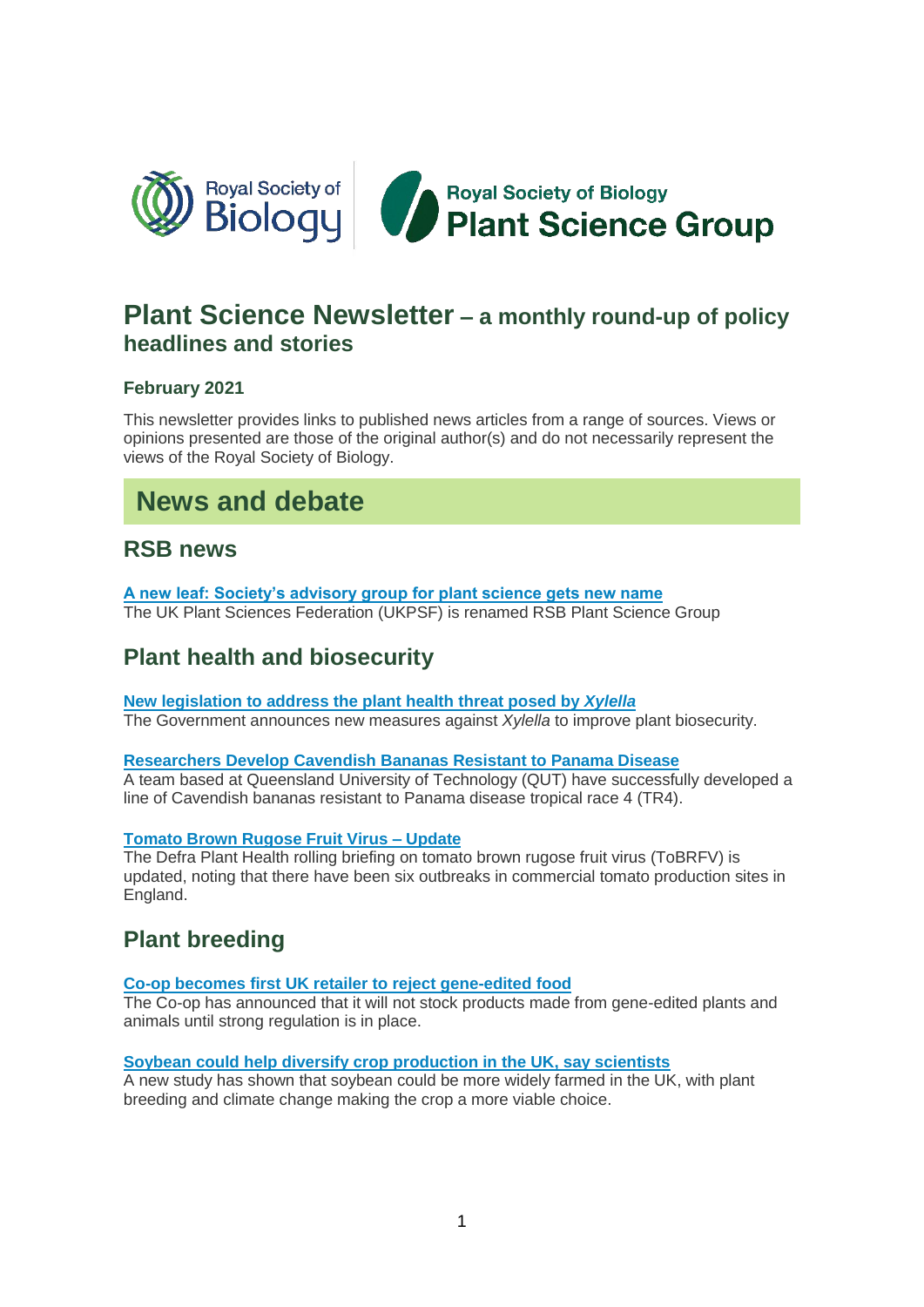# **Agriculture**

#### **['AHDB Horticulture levy will be scrapped', says Eustice](http://www.fruitnet.com/fpj/article/184428/ahdb-horticulture-levy-will-be-scrapped-says-eustice)**

Defra secretary tells NFU Live he will respect outcome of ballot but says government is exploring options to retain certain valued services offered by R&D body.

#### **[Eustice sets out approach for future agriculture policy](https://www.gov.uk/government/news/eustice-sets-out-approach-for-future-agriculture-policy)**

Speaking at the NFU conference 2021, Environment Secretary George Eustice, sets out the UK Government's approach for future agriculture policy now that the UK has left the EU.

#### **[Steep rise in UK's consumption of organic food](https://www.theguardian.com/environment/2021/feb/10/steep-rise-in-uks-consumption-of-organic-food)**

Soil Association announces largest year-on-year increase in sales of organic produce in 15 years.

#### **['I harvest 70 million daffodils a year but £1 a bunch can't last'](https://www.bbc.co.uk/news/business-55948431)**

Speaking to the BBC, a Lincolnshire farmer reports rising costs of labour, refrigeration and transport for daffodil producers.

#### **[How the seed potato industry is reacting to loss of EU market](https://www.fwi.co.uk/arable/potatoes/how-the-seed-potato-industry-is-reacting-to-loss-of-eu-market)**

The UK leaving the EU leaves seed growers with tough decisions on their cropping plans for this coming spring, says Farmers Weekly.

## **Food security**

#### **[Biotechnology for African food security](https://www.nature.com/articles/s43016-021-00234-8)**

Transgenic maize for human consumption and livestock feed has the capacity to increase yields for a variety of farming operations in Africa and the potential to ensure food security in the face of climate change, a new study published in Nature Food shows.

#### **['Perfect storm' of COVID-19, climate change, biodiversity loss and Brexit affecting UK](https://www.hutton.ac.uk/news/%E2%80%98perfect-storm%E2%80%99-covid-19-climate-change-biodiversity-loss-and-brexit-affecting-uk-food-security)  [food security, report warns](https://www.hutton.ac.uk/news/%E2%80%98perfect-storm%E2%80%99-covid-19-climate-change-biodiversity-loss-and-brexit-affecting-uk-food-security)**

A major research effort into the state of UK food security reports that the COVID-19 pandemic is affecting both UK and global food and nutrition security and adding to a 'perfect storm' of threats to society from climate change, biodiversity loss and ecosystem degradation at a time of considerable change further compounded by Brexit.

## **Biodiversity and conservation**

#### **['Reservoirs of life': how hedgerows can help the UK reach net zero in 2050](https://www.theguardian.com/environment/2021/feb/02/reservoirs-of-life-hedgerows-help-uk-net-zero-2050-aoe)**

The Guardian reports on the benefits of hedgerows, amid calls for Britain's hedge network to be extended

#### **[Rare wild plant flourishes in Suffolk car park 'nature reserve'](https://www.bbc.co.uk/news/uk-england-suffolk-55908473)**

One of the country's rarest and most threatened wild plants has 'astounded' conservationists by thriving on an industrial-estate nature reserve, reports BBC News.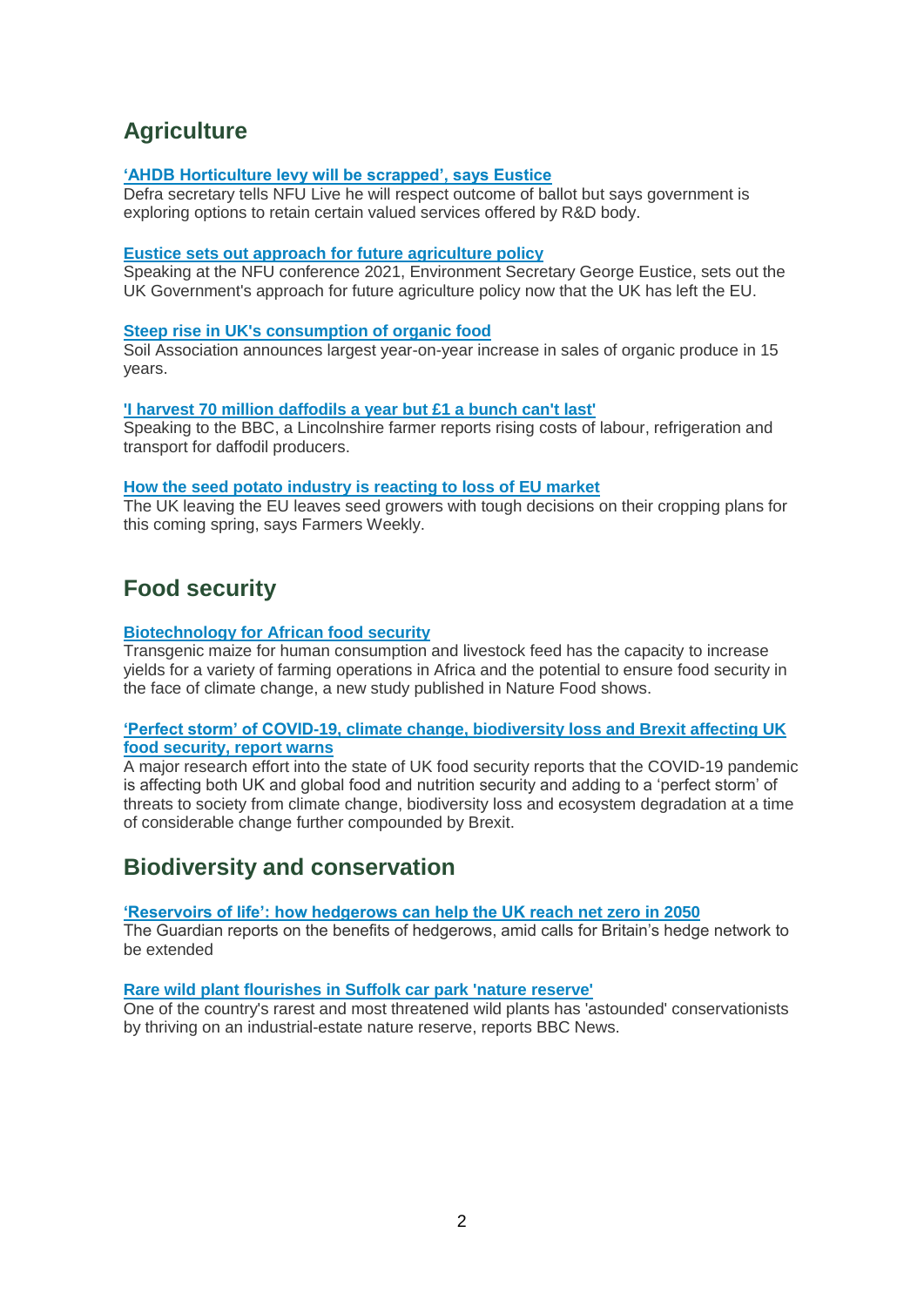# **Forestry**

#### **[Row over UK tree-planting drive: 'We want the right trees in the right place'](https://www.theguardian.com/environment/2021/feb/23/row-over-uk-tree-planting-drive-we-want-the-right-trees-in-the-right-place)**

Forestry Commission accused of funding non-native plantations that damage peatlands and imperil rare species, The Guardian reports.

#### **[Brexit: Ban on GB to NI tree sales 'a major setback'](https://www.bbc.co.uk/news/uk-northern-ireland-56110151)**

BBC News reports that Northern Ireland tree buyers are cancelling orders for thousands of trees because of a post-Brexit ban on plants being moved from Great Britain.

#### **[COP26 brings countries together to protect world's forests](https://www.gov.uk/government/news/cop26-brings-countries-together-to-protect-worlds-forests)**

A UK Government press release describes a new initiative to protect rainforests from further destruction while ensuring development and trade is sustainable.

#### **[Digging in: a million trees planted as villages and schools join climate battle](https://www.theguardian.com/environment/2021/feb/13/million-trees-planted-villages-schools-climate-battle-co2-community-forest-woodlands)**

The Guardian reports on community forest projects, which have seen a surge in volunteers keen to reduce CO2 emissions by creating new woodlands.

#### **['Our forests are sick,' Germany's agriculture minister says](https://www.euractiv.com/section/energy-environment/news/our-forests-are-sick-germanys-agriculture-ministry-says/)**

The German agriculture minister describes damage to German forests from drought, storms and pest infestation, highlighting the dramatic effects of climate change on the ecosystem, EURACTIV Germany reports.

## **Sustainability**

#### **[Experts identify 'super-plant' that absorbs roadside air pollution](https://www.theguardian.com/environment/2021/feb/18/experts-identify-super-plant-that-absorbs-roadside-air-pollution)**

Bushy variety of cotoneaster works best in areas of heavy traffic, say researchers, while other plants can cool buildings or reduce flooding.

#### **[Farming emissions are threatening the Paris Agreement. Here's why](https://www.weforum.org/agenda/2021/02/global-farming-emissions-threaten-paris-agreement-goals/)**

Without substantial changes in farming practices, rising emissions from human land-use will jeopardize the goals of the Paris climate agreement, a new study shows.

#### **[Plant-based diets crucial to saving global wildlife, says report](https://www.theguardian.com/environment/2021/feb/03/plant-based-diets-crucial-to-saving-global-wildlife-says-report)**

Vicious circle of cheap but damaging food is biggest destroyer of nature, says UN-backed report, described in The Guardian.

#### **['A role model': how Seville is turning leftover oranges into electricity](https://www.theguardian.com/environment/2021/feb/23/how-seville-is-turning-leftover-oranges-into-electricity)**

A pilot scheme in the Spanish city will use methane from fermenting fruit to create clean power for water plant, The Guardian reports.

## **Other news**

#### **[New UK centre of excellence to help improve global food security threatened by](https://www.jic.ac.uk/news/new-uk-centre-of-excellence-to-help-improve-global-food-security-threatened-by-climate-change/)  [climate change](https://www.jic.ac.uk/news/new-uk-centre-of-excellence-to-help-improve-global-food-security-threatened-by-climate-change/)**

A new UK centre of excellence is being set up by partners on the Norwich Research Park to improve global food security which is threatened by the effects of climate change.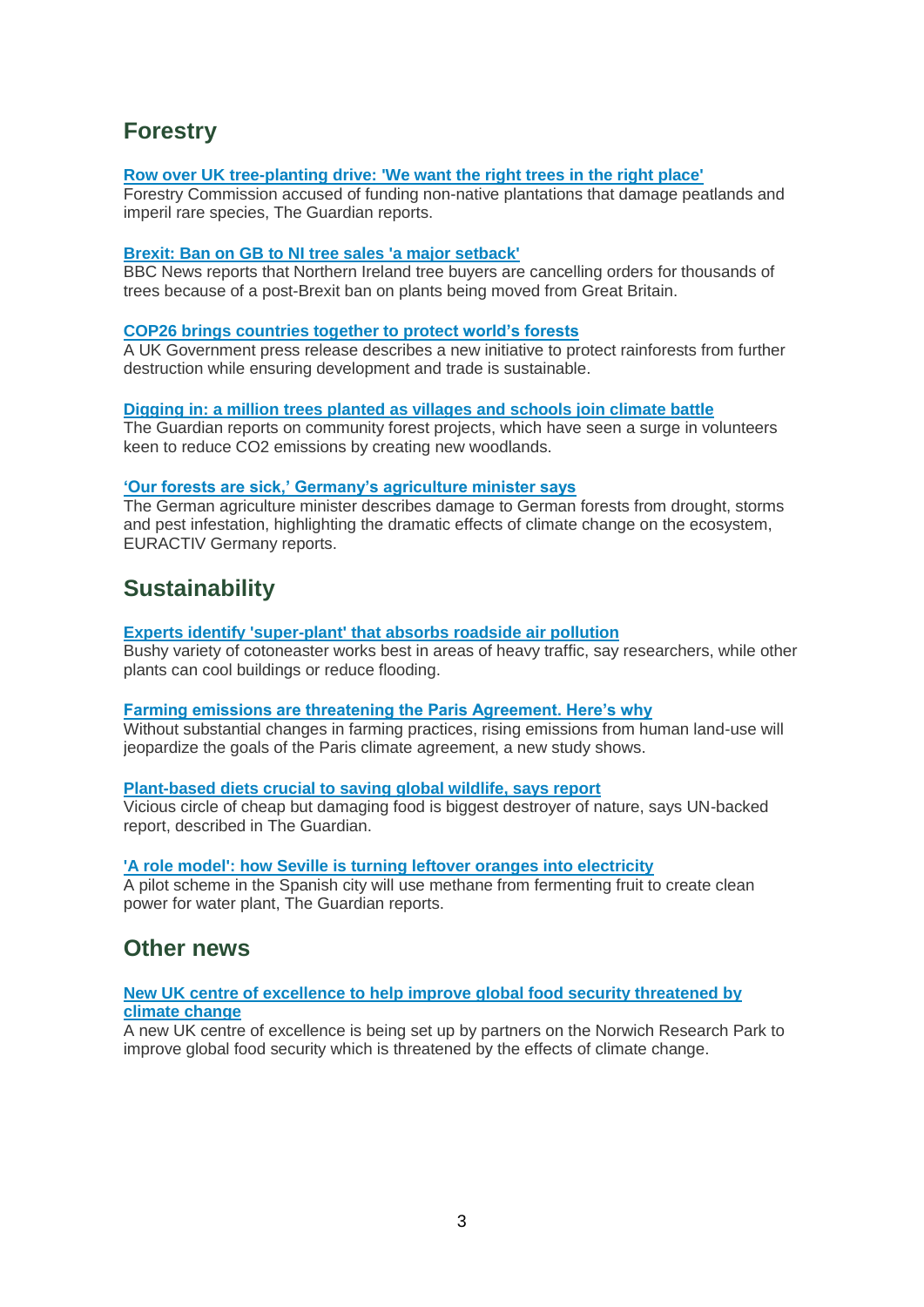# **People**

## **[Q&A: Women must 'do the hard stuff' to stand out](https://www.scidev.net/global/opinions/qa-women-must-do-the-hard-stuff-to-stand-out/)**

Speaking to SciDev.Net, Dr Agnes Kalibata, President of the Alliance for a Green Revolution in Africa (AGRA), shares thoughts on life experiences and describes the work that is helping to transform Africa's agricultural sector through programmes designed to reach millions of smallholders.

# **Opinion**

#### **[Why keeping one mature street tree is far better for humans and nature than planting](https://theconversation.com/why-keeping-one-mature-street-tree-is-far-better-for-humans-and-nature-than-planting-lots-of-new-ones-154114)  [lots of new ones](https://theconversation.com/why-keeping-one-mature-street-tree-is-far-better-for-humans-and-nature-than-planting-lots-of-new-ones-154114)**

Writing in The Conversation, Professor Mary Gagen highlights the benefits and the plight of large street trees.

# **Opportunities**

#### **[Applications Open for 2021 Policy Lab: Reducing Food Loss and Waste to Contribute](https://www.foodsecurity.ac.uk/activity/reducing-food-loss-and-waste-to-contribute-to-net-zero-emissions-from-the-food-system/)  [to Net Zero Emissions from the Food System](https://www.foodsecurity.ac.uk/activity/reducing-food-loss-and-waste-to-contribute-to-net-zero-emissions-from-the-food-system/)**

The Global Food Security programme (GFS) invites applications from post-doctoral researchers at an early stage of their careers to take part in the 2021 Policy Lab on reducing food loss and waste. This is particularly focused on reducing emissions from the food system and contributing to net zero goals.

Closes: 21 March 2021

### **RSB Gopher Science Lab free online training for primary teachers**

The Royal Society of Biology is offering 40 state-funded primary schools in the UK the opportunity for four teachers to have free access to RSB's Gopher Science Lab [online training](https://learn.rsb.org.uk/course.php?CourseID=2)  [course.](https://learn.rsb.org.uk/course.php?CourseID=2) With thanks to generous support from [The Worshipful Company of Horners](https://www.horners.org.uk/) enabling RSB to offer this opportunity. Primary school teachers working in UK based, state-funded, primary schools can email [Amanda Hardy](mailto:amanda.hardy@rsb.org.uk) to apply on behalf of their school to access the paid-for online training places on a first come first served basis.

## **RSB's Science at Home festival resources online**

RSB and some of our science friends have worked together to run our first ever virtual science festival - [RSB's Science at Home](https://www.rsb.org.uk/get-involved/biology-for-all/science-at-home) - with activities and resources available online, so you can now take part in the festival any time that suits you. With a range of videos, activities, games and more straight to your computer screen to entertain and engage you and your family. Take part today and tell your friends via [#RSBScienceAtHome.](https://twitter.com/search?q=%23RSBScienceAtHome&src=hashtag_click)

# **Consultations**

## **[Defra consultation on the regulation of genetic technologies](https://consult.defra.gov.uk/agri-food-chain-directorate/the-regulation-of-genetic-technologies/)**

The Department for Environment, Food and Rural Affairs is consulting on the regulation of gene edited (GE) organisms and gathering views on the wider regulatory framework governing genetically modified organisms (GMOs). The RSB response to this consultation is currently in draft. Please contact [consultation@rsb.org.uk](mailto:consultation@rsb.org.uk) for more information and if you would like to contribute.

**Closes: 17 March 2021**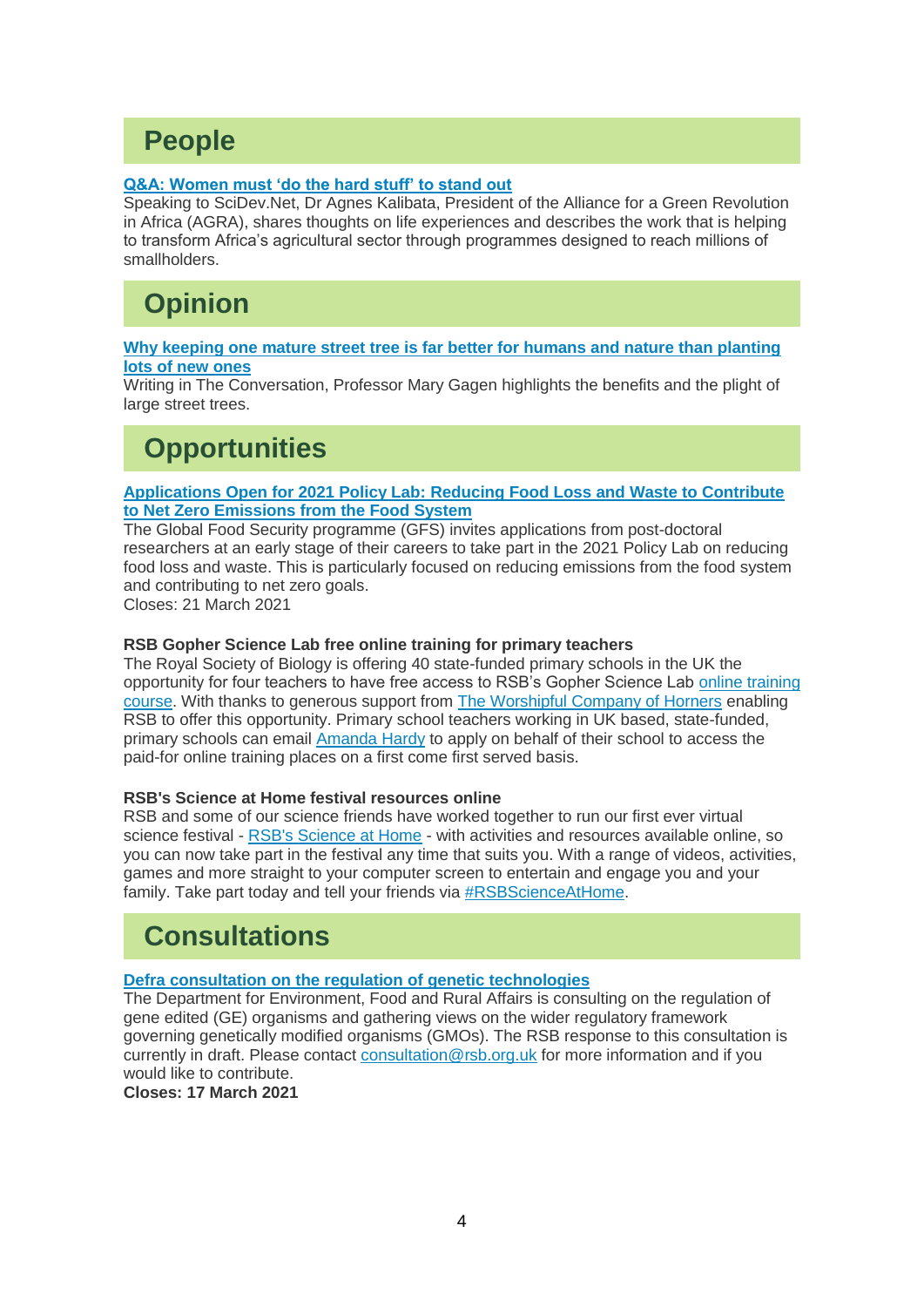#### **[RSB Policy Resource Library online](https://www.rsb.org.uk/policylibrary)**

The RSB has created a searchable, digital library of more than 800 statements, responses, briefings and other policy resources produced by the RSB and our Member Organisations across the biosciences. This collection is freely and openly accessible to everyone, including members and non-members, through the [mySociety portal](https://www.rsb.org.uk/policylibrary) (no registration necessary).

# **Events**

#### **[Voice of the Future 2021](https://www.rsb.org.uk/events?event=voiceofthefuture2021)**

#### **10 March 2021**

Young scientists and engineers will question MPs and Ministers about the issues that matter to them, online, at Voice of the Future 2021.

#### **[#UKPlantSciPresents webinar series](http://blog.garnetcommunity.org.uk/ukplantscipresents-webinars/)**

The series returns for its spring season. View the full range of presentations and register for free [here.](http://blog.garnetcommunity.org.uk/ukplantscipresents-webinars/) Recordings of all past webinars are available to view, and further webinar titles will be announced as the year progresses. Thanks to support for this series from the Monogram Small Grains Network, Bristol Centre for Agricultural Innovation, NovogeneUK and Arabidopsis Events UK.

Due to the COVID-19 pandemic all RSB events will continue to take place online and updated information will be made available on the [RSB events pages.](https://www.rsb.org.uk/events) We recommend also checking other external event webpages for updates and continuing to monitor and follow official advice.

# **And finally...**

#### **[Cambridge moonflower: Team 'overwhelmed' by global response](https://www.bbc.co.uk/news/uk-england-cambridgeshire-56145358)**

BBC News reports on the global interest in rare flowering event livestreamed from a glasshouse in Cambridge University Botanic Garden.

#### *[Growing the future](https://www.rsb.org.uk/policy/groups-and-committees/ukpsf/about-ukpsf/growing-the-future-report)* **report**

*Growing the future* highlights to policymakers and others the excellence of plant science in the UK, and its importance to the biosciences, the economy, and society both at home and around the world. The report is available to download [here.](https://www.rsb.org.uk/policy/groups-and-committees/ukpsf/about-ukpsf/growing-the-future-report)